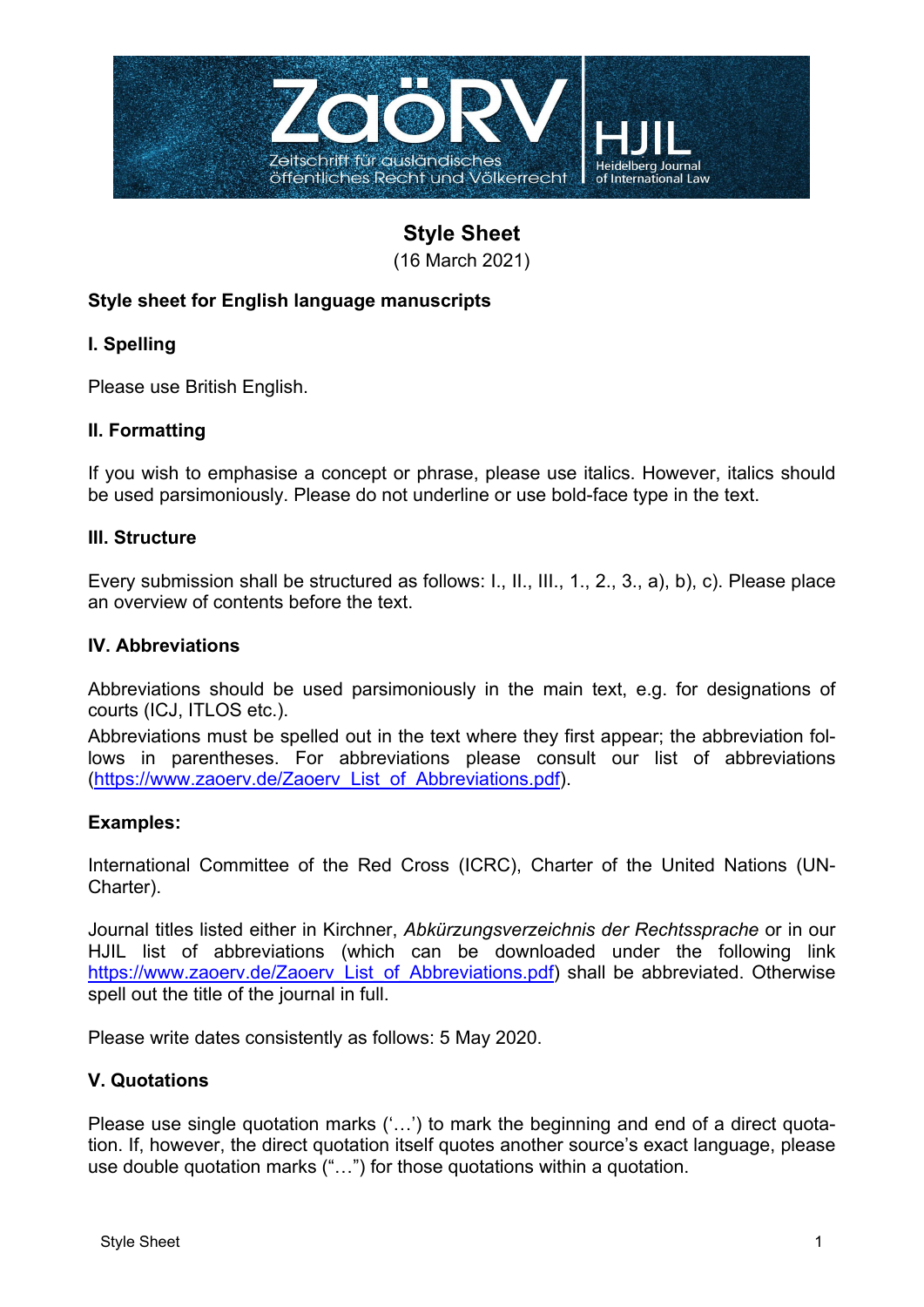

## **VI. Citation pointers**

## **1. Literature**

English titles are capitalised except for short words; French/German/etc. titles are not capitalised except for the first word.

## **a) Books**

First reference:

Deborah Z. Cass, *The Constitutionalization of the World Trade Organization* (Oxford: Oxford University Press 2005), 29-30.

Raffaela Kunz*, Richter über internationale Gerichte?* (Heidelberg: Springer 2020), 20- 25.

Michael Bowman, Peter Davies and Catherine Redgwell, *Lyster's International Wildlife Law* (2nd edn, Cambridge: Cambridge University Press 2011), 2.

Mateja Steinbrück Platise, Carolyn Moser and Anne Peters (eds), *The Legal Framework of the OSCE* (Cambridge: Cambridge University Press 2019).

Subsequent reference:

Cass (n. 1), 98.

Kunz (n. 50), 67.

Bowman, Davies and Redgwell (n. 8), 45.

Steinbrück, Moser and Peters (eds) (n. 10).

## **b) Contributions in edited volumes (including** *Libri Amicorum* **and the Max Planck Encyclopedia and commentaries)**

First reference:

Rüdiger Wolfrum, 'The Adequacy of International Humanitarian Law Rules on Belligerent Occupation: To What Extent May Security Council Resolution 1483 be Considered a Model for Adjustment?' in: Michael Schmitt and Jelena Pejic (eds), *International Law and Armed Conflict: Exploring the Fault Lines* (Leiden: Brill 2007), 497-508 (500).

Elif Askin, 'Economic and Social Rights, Extraterritorial Application' in: Rüdiger Wolfrum (ed.), *MPEPIL* (online edn, Oxford: Oxford University Press 2019), para. 41.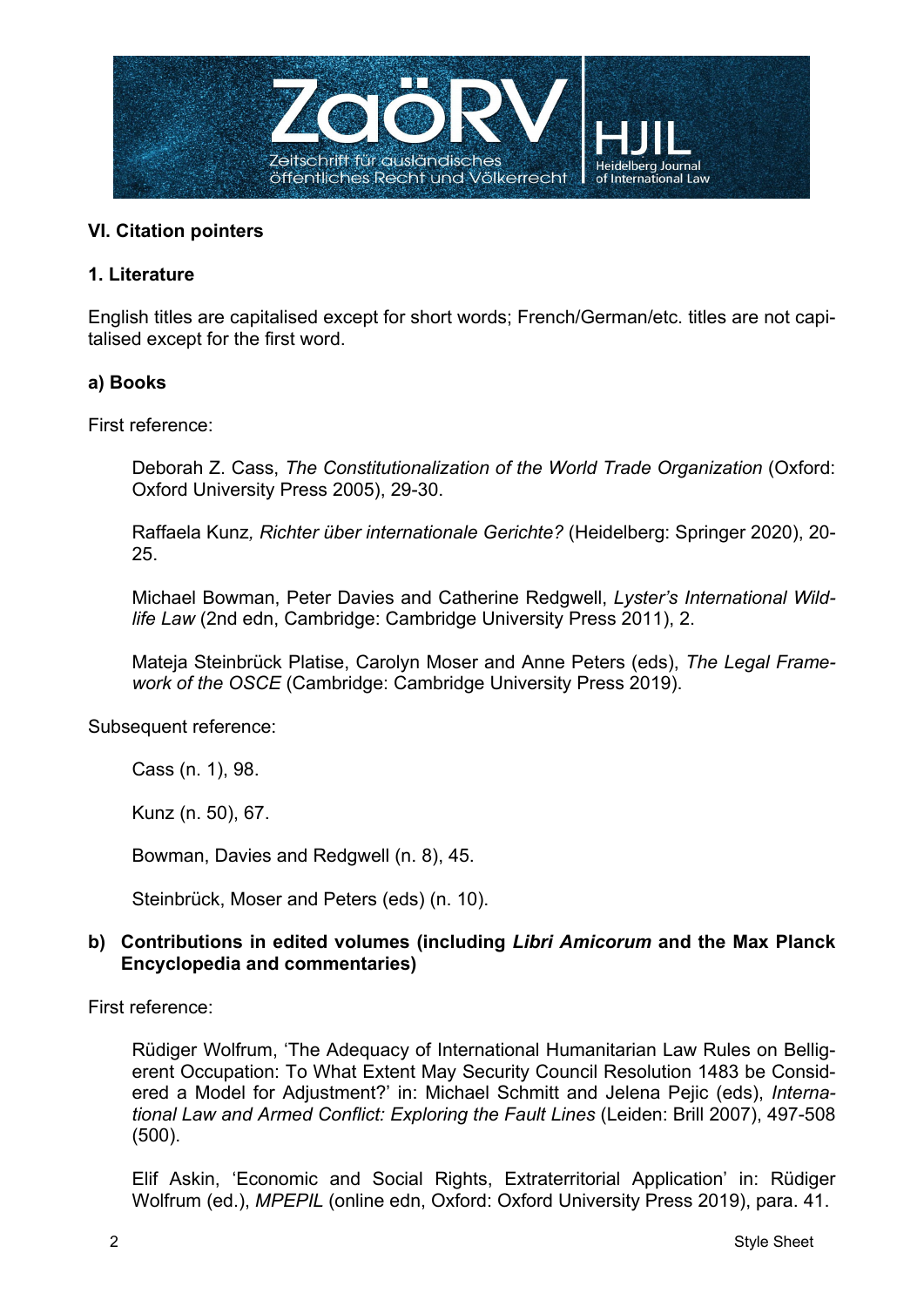

Wolfrum (n. 9), 505.

Askin (n. 34), para. 41.

#### **c) Commentaries**

First reference:

Jochen A. Frowein and Karin Oellers-Frahm, 'Art. 65' in: Andreas Zimmermann, Christian Tomuschat, Karin Oellers-Frahm and Christian J. Tams (eds), *The Statute of the International Court of Justice* (2nd edn, Oxford: Oxford University Press 2012), 1065 (para. 20).

Subsequent reference:

Frowein and Oellers-Frahm (n. 15), para. 18.

#### **d) Journal articles**

The *Zeitschrift für ausländisches öffentliches Recht und Völkerrecht (ZaöRV)* shall be cited as *Heidelberg Journal of International Law (HJIL)*.

First reference:

Tillmann Altwicker, 'Non-Universal Arguments under the European Convention on Human Rights', EJIL 31 (2020), 101-126 (124).

Michael Wood, 'The Rights of Victims to Reparation: The Importance of Clear Thinking', HJIL 78 (2018), 541-543 (543).

Armin von Bogdandy, 'Pluralism, Direct Effect, and the Ultimate Say', I CON 6 (2008), 397-413 (400).

Subsequent reference:

Altwicker (n. 19), 120.

Wood (n. 12), 542-543.

von Bogdandy (n. 13), 398.

If the submission references several works of the same author, the short form citation includes a short title, e.g. Kunz, *Richter?* (n. 50), 67 or Wood, 'The Rights of Victims to Reparation' (n. 12), 543.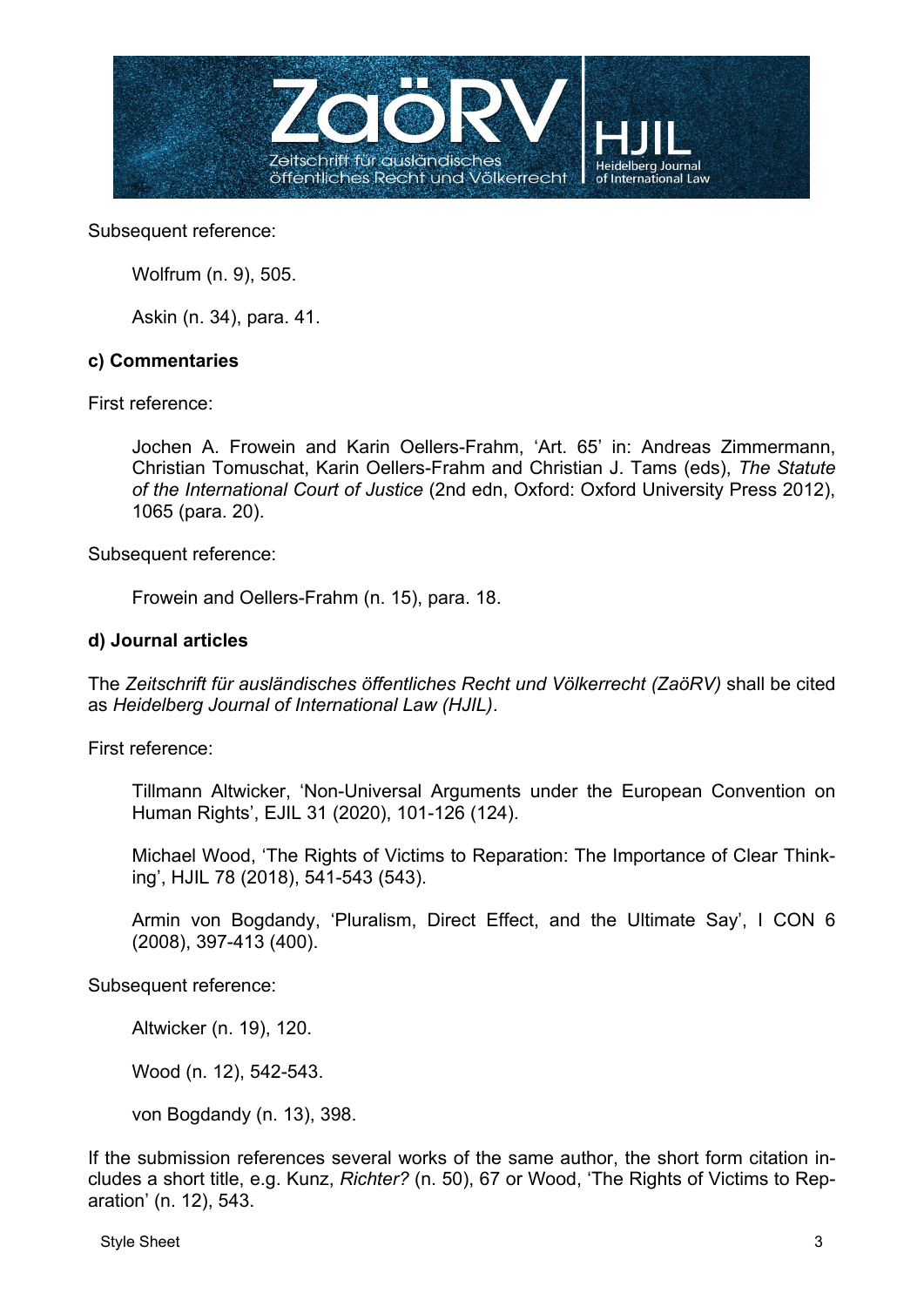

## **2. Court decisions**

Indicate the full name of the court at the beginning of the citation, if necessary also include the country (exceptions: well known international courts and tribunals such as ECtHR, ECJ, IACtHR, ICJ, ICSID).

If the judgement uses paragraphs, the paragraphs (para./paras) shall be used for pinpointing (instead of the page).

Apart from the examples below, foreign judgements shall be referenced with all information necessary to enable readers unfamiliar with the legal system concerned to easily access the judgement.

#### **Examples:**

First reference:

ECJ, *Procureur du Roi v. Benoît and Gustave Dassonville*, judgement of 11 July 1974, case no. 8/74, ECLI:EU:C:1974:82, para. 5.

ECJ, *Slovak Republic v. Achmea BV*, judgement of 6 March 2018, case no. C-284/16, ECLI:EU:C:2018:158, para. 54.

ECtHR (Grand Chamber), *N.D. and N.T. v. Spain*, judgement of 13 February 2020, nos 8675/15 and 8697/15, para. 166.

ECtHR, *Tërshana v. Albania*, judgement of 4 August 2020, no. 48756/14, para. 147.

ICJ, *Corfu Channel Case* (UK v. Albania), merits, judgement of 9 April 1949, ICJ Reports 1949, 4 (35-36).

ICJ, *Ahmadou Sadio Diallo* (Guinea v. Congo), compensation, judgement of 19 June 2012, ICJ Reports 2012, 324 (para. 21).

ICSID, *M.C.I. Power Group L.C. and New Turbine, Inc. v. Republic of Ecuador*, award of 31 July 2007, case no. ARB/03/6, paras 370-377.

WTO, Appellate Body, *United States – Countervailing Measures on Supercalendered Paper from Canada*, report of 5 March 2020, WT/DS505/AB/R, para. 5.77.

ITLOS, *Hoshinmaru Case* (Japan v. Russian Federation) (prompt release), judgement of 6 August 2007, case no. 14, para. 64.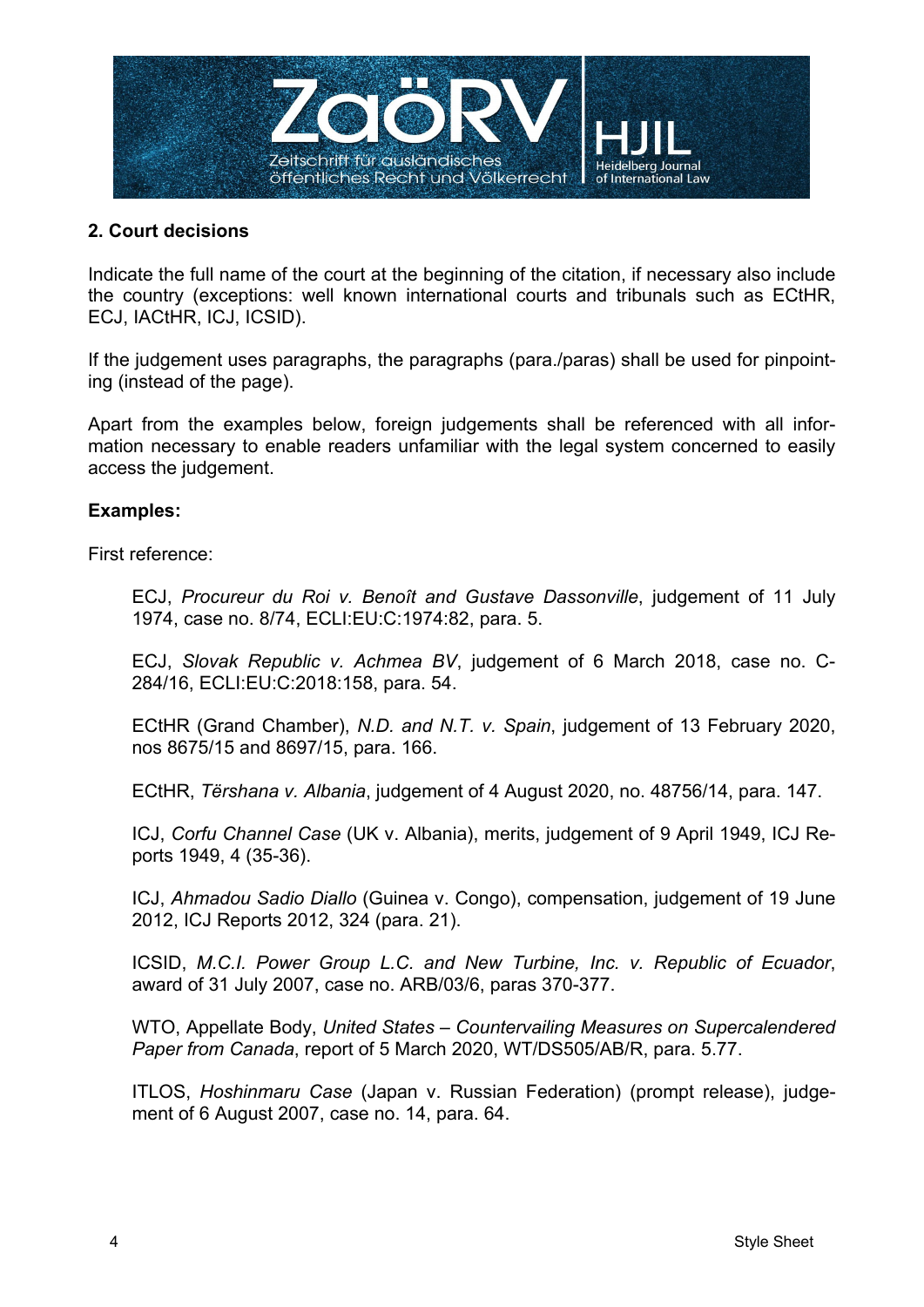

ECJ, *Dassonville* (n. 9), para. 10.

ECJ, *Achmea* (n. 46), para. 55.

ECtHR, *N.D. and N.T.* (n. 3), para. 168.

ECtHR, *Tërshana* (n. 8), para. 100.

ICJ, *Corfu Channel* (n. 1), 30.

ICJ, *Diallo* (n. 2), para. 25.

ICSID, *M.C.I. Power Group* (n. 5), para. 350.

WTO Appellate Body, *Supercalendered Paper from Canada* (n. 16), para. 5.60.

ITLOS, *Hoshinmaru* (n. 13), para. 50.

#### **3. Internet references**

Normally, there is no need to give internet references. If you deem it helpful to find the source, indicate the main page.

#### **Example**:

<http://www.un.org>

## **VI. International documents**

First reference:

UNSC Res 2537 of 28 July 2020, S/RES/2537, para. 8.

UNGA Res 74/297 of 11 August 2020, A/RES/74/297, para. 5.

ILC, 'Articles on the Responsibility of States for Internationally Wrongful Acts with Commentaries', (2001) ILCYB, Vol. II, Part Two, 31, Art. 35 para. 10.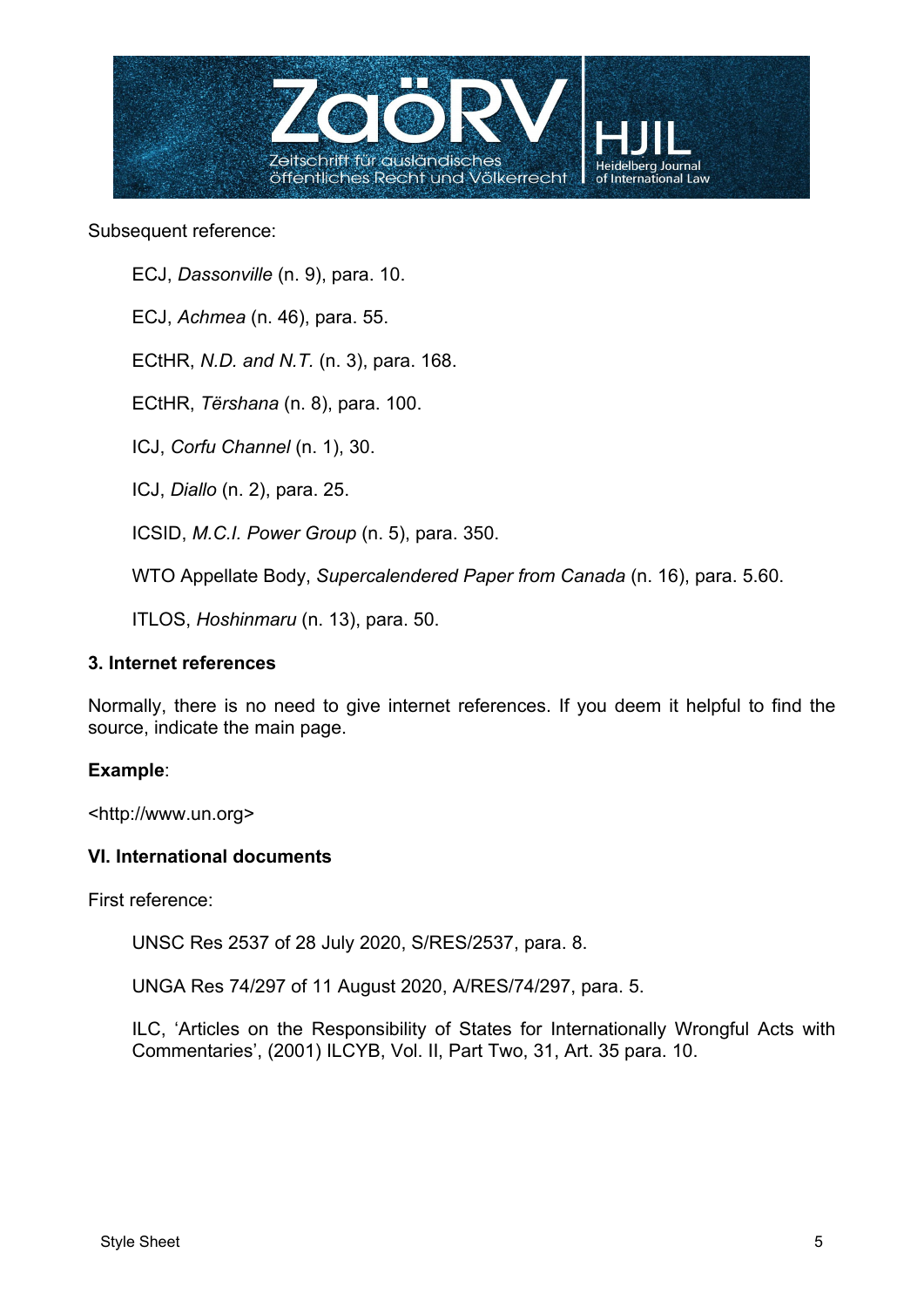

UNSC Res 2537 (n. 19), para. 5.

UNGA Res 74/287 (n. 18), para. 4.

ILC, ARSIWA (n. 8), Art. 36 para. 3.

## **VII. Legal provisions**

Reference in main text:

The individual sections of a provision must be identified clearly in order to provide for electronic publication, including linkage to the beck-online database.

Adherence to the ZaöRV/HJIL citation template is particularly necessary with regard to EU secondary legislation so that the relevant norm is not incorrectly identified as a case filenumber in the beck-online database. Generally, please cite EU secondary legislation with the name commonly used (e.g. Rome I Regulation). If none such name exists, please refer to the piece of legislation as indicated in the second example:

## **Examples**:

Rome I Regulation

Regulation 2020/1258/EU

If there is no usual abbreviation for a treaty or act, indiciate the full name of the treaty or act in the main text. If a treaty/piece of legislation is mentioned several times throughout the article, an abbreviation can be introduced in round parentheses (especially for legislation with long titles).

First reference:

Art. 62 para. 2 UN-Charter

Art. 38 para. 1 lit. c) ICJ-Statute

Art. 3 para. 1 sentence 1 Directive 2006/123/EC

Art. 8 Protocol to the African Charter on Human and Peoples' Rights on the Establishment of an African Court on Humand and Peoples' Rights (Protocol AfCtHPR)